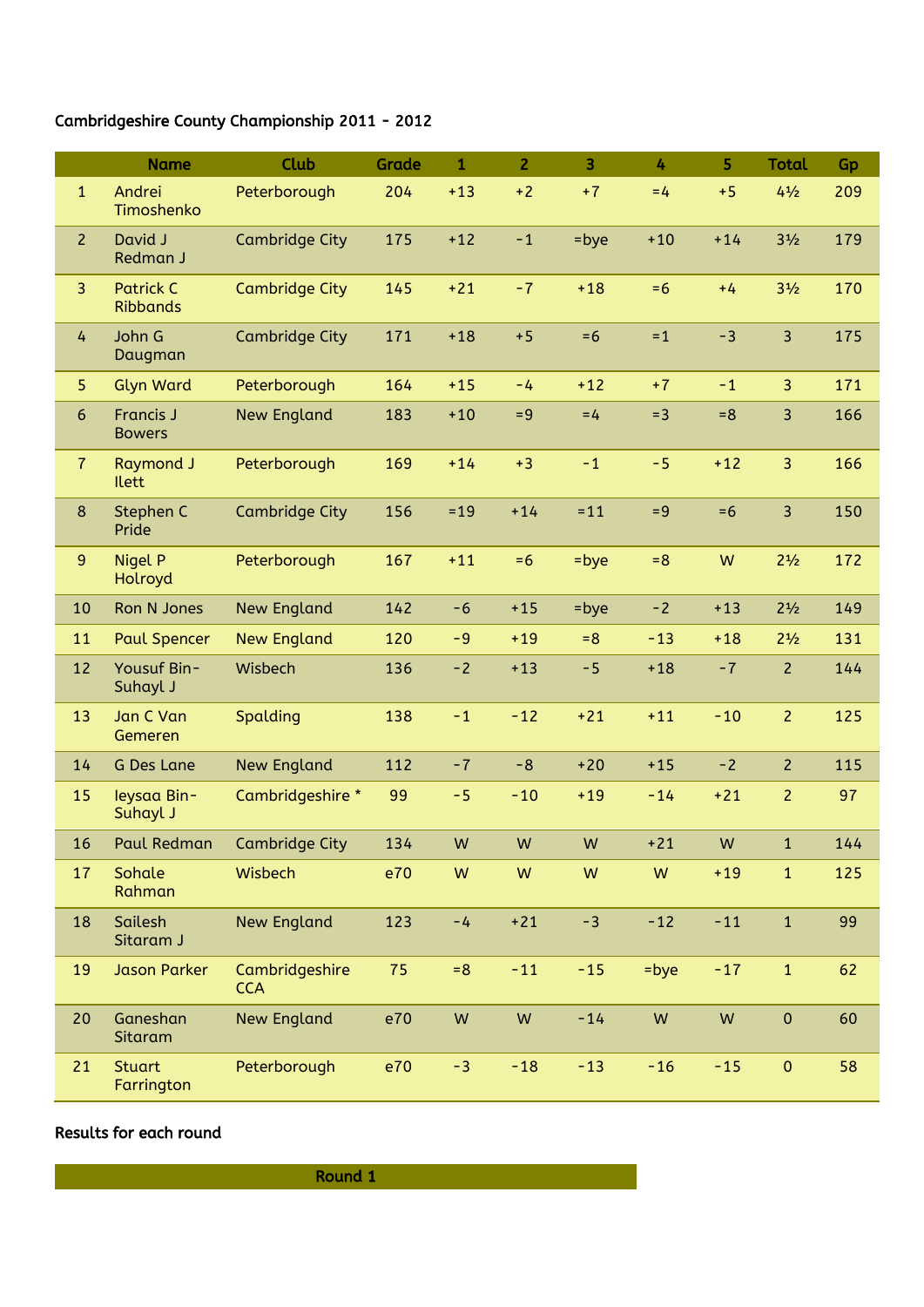| <b>Andrei Timoshenko</b>  | 204 | $1 - 0$                     | Jan C Van Gemeren         | 138 |
|---------------------------|-----|-----------------------------|---------------------------|-----|
| <b>Francis J Bowers</b>   | 183 | $1 - 0$                     | Ron N Jones               | 142 |
| John G Daugman            | 171 | $1 - 0$                     | Sailesh Sitaram           | 123 |
| Raymond J Ilett           | 169 | $1 - 0$                     | <b>G Des Lane</b>         | 112 |
| Nigel P Holroyd           | 167 | $1 - 0$                     | <b>Paul Spencer</b>       | 120 |
| David J Redman            | 175 | $1 - 0$                     | <b>Yousuf Bin-Suhayl</b>  | 136 |
| <b>Glyn Ward</b>          | 164 | $1 - 0$                     | leysaa Bin-Suhayl         | 99  |
| <b>Stephen C Pride</b>    | 156 | $\frac{1}{2} - \frac{1}{2}$ | Jason Parker              | 75  |
| <b>Patrick C Ribbands</b> | 145 | $1 - 0$                     | <b>Stuart Farrington</b>  | e70 |
|                           |     | <b>Round 2</b>              |                           |     |
| Andrei Timoshenko         | 204 | $1 - 0$                     | David J Redman            | 175 |
| <b>Francis J Bowers</b>   | 183 | $\frac{1}{2} - \frac{1}{2}$ | Nigel P Holroyd           | 167 |
| John G Daugman            | 171 | $1 - 0$                     | <b>Glyn Ward</b>          | 164 |
| Raymond J Ilett           | 169 | $1 - 0$                     | <b>Patrick C Ribbands</b> | 145 |
| <b>Stephen C Pride</b>    | 156 | $1 - 0$                     | <b>G Des Lane</b>         | 112 |
| Jan C Van Gemeren         | 138 | $0 - 1$                     | <b>Yousuf Bin-Suhayl</b>  | 136 |
| <b>Ron N Jones</b>        | 142 | $1 - 0$                     | <u>Ieysaa Bin-Suhayl</u>  | 99  |
| Sailesh Sitaram           | 123 | $1 - 0$                     | <b>Stuart Farrington</b>  | e70 |
|                           |     |                             |                           |     |
| <b>Paul Spencer</b>       | 120 | $1 - 0$                     | <b>Jason Parker</b>       | 75  |
|                           |     | Round 3                     |                           |     |
| <b>Andrei Timoshenko</b>  | 204 | $1 - 0$                     | Raymond J Ilett           | 169 |
| <b>Francis J Bowers</b>   | 183 | $\frac{1}{2} - \frac{1}{2}$ | John G Daugman            | 171 |
| <b>Nigel P Holroyd</b>    | 167 | $\frac{1}{2}$               | bye                       |     |
| David J Redman            | 175 | $\frac{1}{2}$               | bye                       |     |
| <b>Glyn Ward</b>          | 164 | $1 - 0$                     | <b>Yousuf Bin-Suhayl</b>  | 136 |
| <b>Stephen C Pride</b>    | 156 | $\frac{1}{2} - \frac{1}{2}$ | <b>Paul Spencer</b>       | 120 |
| <b>Patrick C Ribbands</b> | 145 | $1 - 0$                     | <b>Sailesh Sitaram</b>    | 123 |
| Jan C Van Gemeren         | 138 | $1 - 0$                     | <b>Stuart Farrington</b>  | e70 |
| Ron N Jones               | 142 | $\frac{1}{2}$               | bye                       |     |
| <b>G Des Lane</b>         | 112 | $1 - 0$                     | Ganeshan Sitaram          | e70 |
| leysaa Bin-Suhayl         | 99  | $1 - 0$                     | <b>Jason Parker</b>       | 75  |
|                           |     | Round 4                     |                           |     |
| Andrei Timoshenko         | 204 | $\frac{1}{2} - \frac{1}{2}$ | John G Daugman            | 171 |
| <b>Francis J Bowers</b>   | 183 | $\frac{1}{2} - \frac{1}{2}$ | <b>Patrick C Ribbands</b> | 145 |
| Raymond J Ilett           | 169 | $0 - 1$                     | <b>Glyn Ward</b>          | 164 |